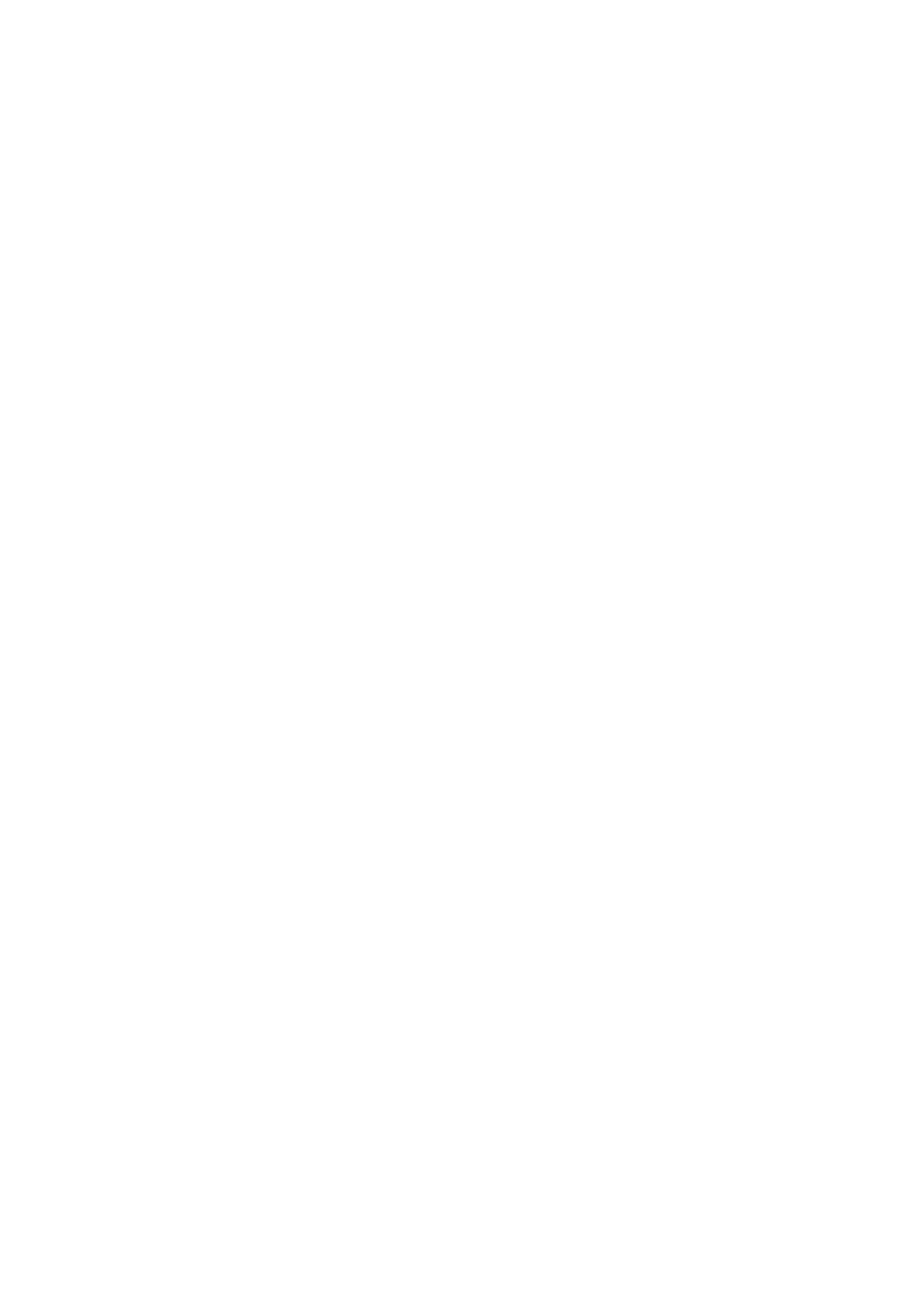## 1. Introduction

Various models of joint determination of real and financial structure [e.g. Acemoglu and Zilibotti (1997), Greenwood and Jovanovic (1990) and Khan (2001)] present a non linear relationship between financial and economic development. In these models, endogenously emerging financial institutions have generally a positive effect on growth whose magnitude varies positively with the level of economic development. We present a simple OLG model with risk averse agents and costly financial transactions such that, differently from the existing literature, the growth effect of financial development is ambiguous at low levels of development, while it becomes eventually positive as development proceeds.<sup>1</sup> Applying a threshold regression model to King and Levine's (1993) data set we find that in low income countries there is no significant relationship between financial development and growth whereas in high income countries we find that this relationship is positive and strongly significant.<sup>2</sup> While these findings are consistent with our model they are not entirely compatible with models which predict that financial development is associated with higher growth rates at all levels of economic development.

# 2. The model

Assume an OLG economy with a mass 1 of infinitely lived firms and a mass 1 of identical individuals living for two periods and endowed with a unit of labour in their first period of life. Let  $U = c_{2,t}^{1-\rho}$  be the utility function, where  $c_{2,t}$  is second period consumption for a member of generation  $t$ . Each young agent of generation t supplies labour to firms in their first period of life earning a salary  $w_t$  which is entirely saved. Savings take two possible forms: deposits and/or self-financing of investment  $(I_t)$  in physical capital,  $K_{t+1} = I_t$ ,<sup>3</sup> to be used in production according to:

$$
y_t = x(\phi) K_t^{\alpha} L_t^{1-\alpha} A_t,\tag{2.1}
$$

where  $x(\phi) \sim N(\phi, \sigma^2)^4$  and  $A_t = K_t/l_t$ . Firms have access to a similar production technology, the only difference being in the total productivity parameter, which we assume to be  $x(\psi) \sim N(\psi, \sigma^2)$ , with  $\psi > \phi$ . If financial transactions were

<sup>&</sup>lt;sup>1</sup> Also in Obstfeld (1994), Deveraux and Smith (1994) and Jappelli and Pagano(1994) financial development might have negative growth effects. Yet in these models, the growth impact does not vary with the level of economic development. Furthermore, differently from our model, their results are based on the hypothesis that financial development reduces the propensity to save.

<sup>&</sup>lt;sup>2</sup>These findings are consistent with Xu  $(2000)$  who finds that the low or lower middle income countries in his sample display negative effects of financial development on GDP growth and investment, while the reverse is true for the high income countries. The results are also consistent with Demetriades and Hussein (1996) who find no cointegration between finance and growth in one third of the developing countries in their sample.

<sup>3</sup>We assume full capital depreciation.

<sup>&</sup>lt;sup>4</sup>The assumption of normality is tenable as long as, given the mean and the variance of  $x(\phi)$ , the probability attached to negative realisations of  $x(\phi)$  is negligible, so that  $x(\phi)$  takes virtually only positive values.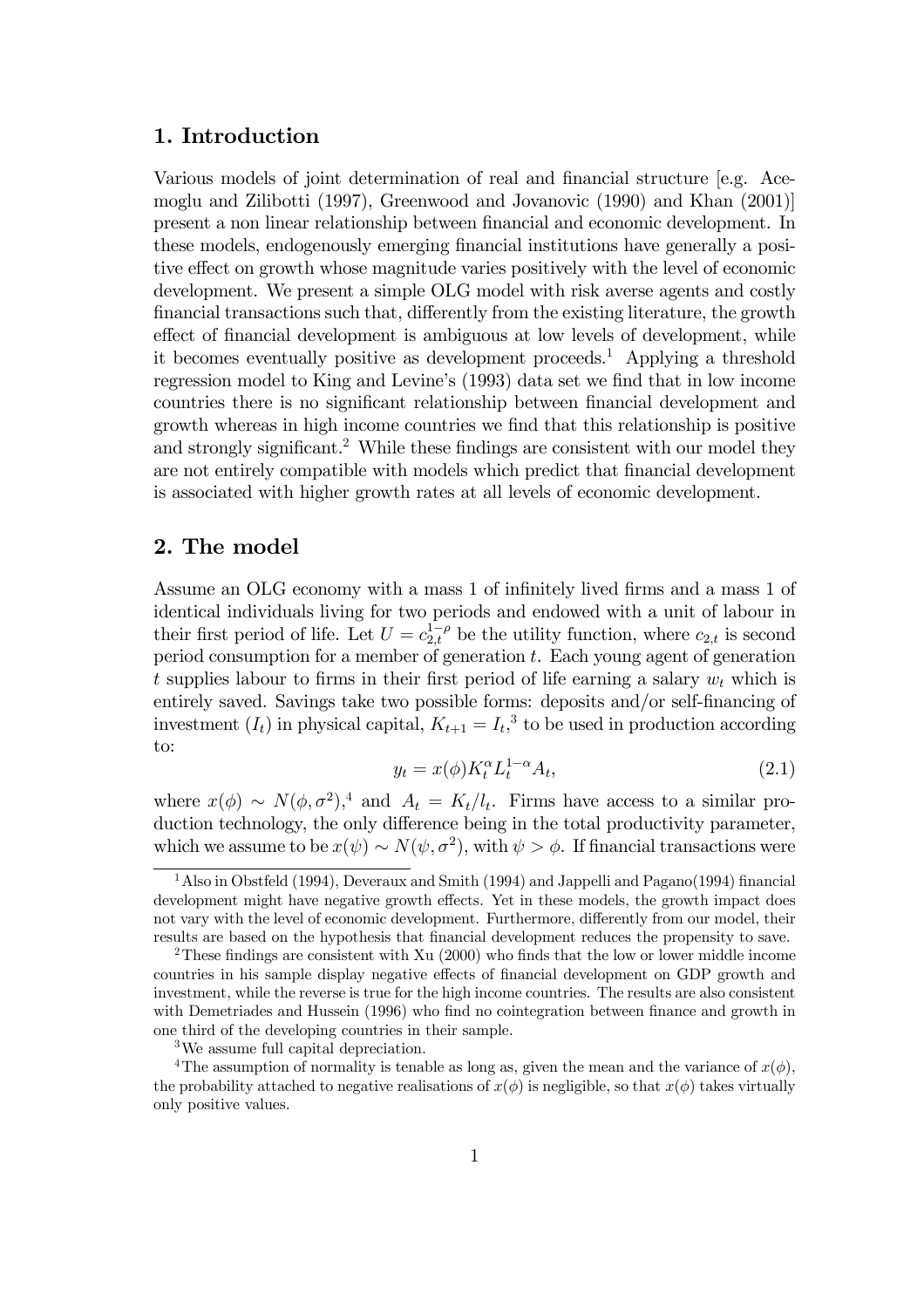feasible, agents would be able to diversify risk and savings could be channelled toward the more productive technology available to firms. Assume that financial transactions imply a fixed cost E, expressed as absorption of physical resources. Therefore, the single intermediary will guarantee a safe return on deposits<sup>5</sup>

$$
R_t^d = \alpha \psi - E \alpha \psi / w_t, \qquad (2.2)
$$

where  $w_t = (1 - \alpha)y_t$ . The certain equivalent to self-financed investment is

$$
R^{c*} = \alpha \phi (1 - \rho \alpha^2 \sigma^2 / 2) = \alpha \phi v, \qquad (2.3)
$$

with  $v = (1 - \rho \alpha^2 \sigma^2 / 2) < 1$ . The comparison between (2.2) and (2.3) suggests that agents will be willing to save in form of deposits for  $y_t \geq E\psi/[(1-\alpha)(\psi - \phi v)]$ which implies financial intermediation emerges at  $y^* = E\psi/[(1-\alpha)(\psi - \phi v)].$ 

Will endogenously emerging financial intermediation necessarily have an immediate growth effect? The equilibrium growth rate under financial intermediation is  $g_{FI} = (1 - \alpha)\psi - E\psi/y_t - 1$ . We note that  $g_{FI}$  is increasing in the level of income  $y_t$ , and that, in the period of transition,  $y_t$  can be take any value between y<sup>\*</sup> and  $(1 - \alpha)\phi(y^* - \epsilon) \simeq (1 - \alpha)\phi(y^*)$ . For  $y_t = y^* = E\psi/(1 - \alpha)(\psi - \phi v)$ we have  $g_{FI}|_{y_t=y^*} = (1-\alpha)\phi v - 1$ . The growth rate under financial autarky is  $g_{FA} = (1 - \alpha)\phi - 1$ . Comparison between  $g_{FI}$  and  $g_{FA}$  indicates that if financial intermediation emerges at  $y^*$  the immediate growth impact is surely negative. For  $y_t = (1 - \alpha)\phi y^*$  we have  $g_{FI}|_{y_t = y^*(1 - \alpha)\phi} = (1 - \alpha)\psi - \psi/\phi + v - 1$ . Comparison with  $g_{FA}$  yields:

$$
g_{FI}|_{y_t = y^*(1-\alpha)\phi} \ge (\langle) g_{FA} \Longleftrightarrow \frac{\psi}{\phi} - v \le (\rangle)(1-\alpha)[\psi - \phi]. \tag{2.4}
$$

It is easy to verify that there are combinations of the parameters which fulfil our assumptions and satisfy inequality  $(2.4)$  with the  $\degree$  <  $\degree$  sign. Under these circumstances, financial development has initially unambiguously detrimental growth effects. On the other hand, whenever  $(2.4)$  is satisfied with the  $\geq$  sign, the immediate growth impact of financial development will be still negative as long as the level of income in the transition period is sufficiently close to  $y^*$ , and positive otherwise.

Risk averse agents might prefer to incur financial transaction costs even though the net expected return to savings they get is lower than that under financial autarky, which implies that the growth rate of the economy will also be lower than under financial autarky. This is because financial transactions enable them to achieve full risk diversification. This unpleasant result includes the possibility that the growth rate becomes negative as the economy switches to financial intermediation. This leads to the possibility of vicious circles that the economy cannot possibly escape (see figure 3.1). Alternatively, if the growth rate stays positive, the economy will approach the steady state growth rate  $g_{FI}|_{y_t\to\infty} = (1-\alpha)\psi - 1$ 

<sup>&</sup>lt;sup>5</sup>The intermediary makes zero expected profits otherwise it would be undercut by potential competitors.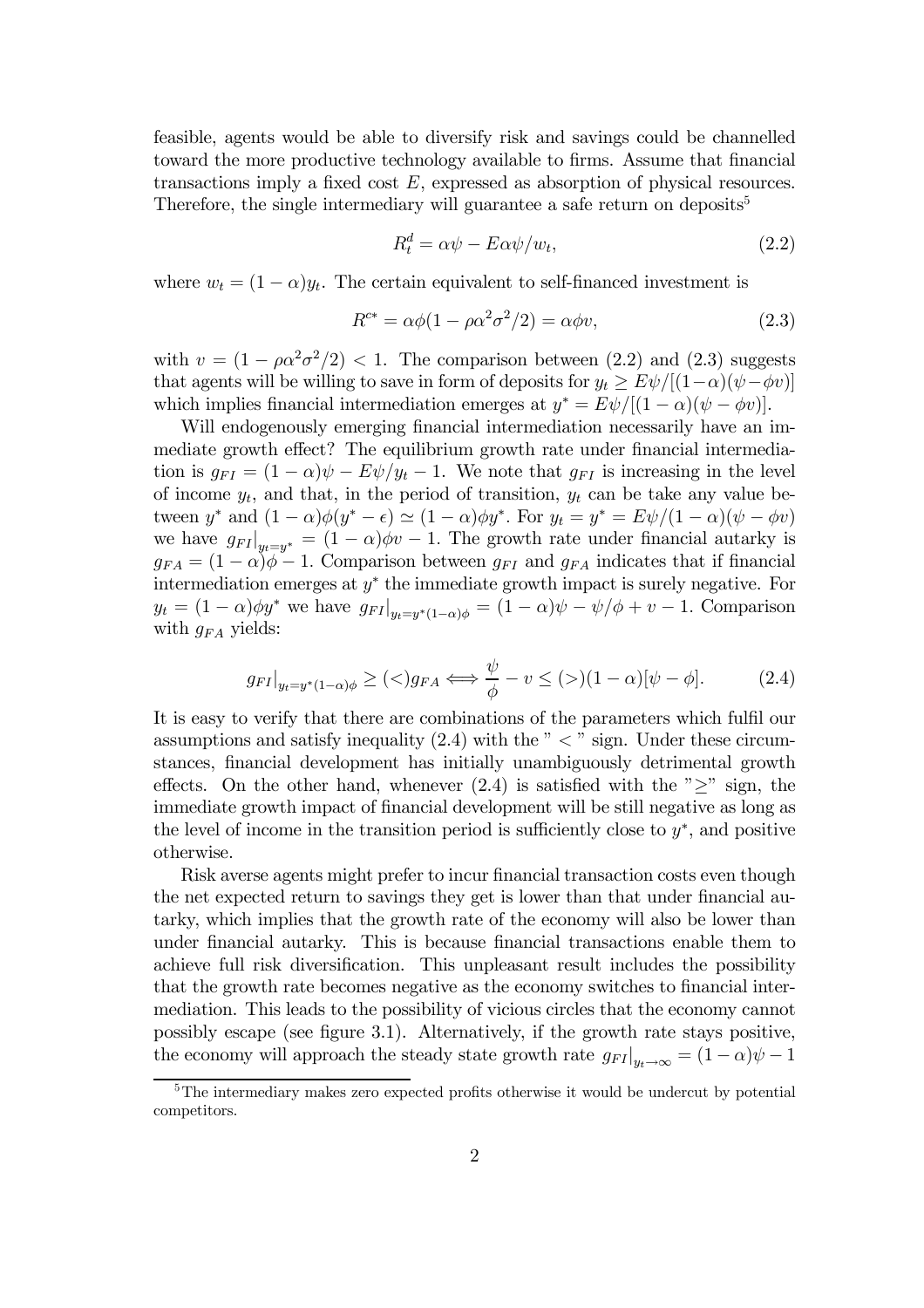which is greater than that under financial autarky. Hence, financial intermediation might ultimately bring positive growth effects. Yet, this simple model establishes a non linear, possibly non monotonic, relationship between financial development and growth such that the growth impact of financial development depends positively on the level of economic development.

### 3. Empirical evidence

Methodology. We use cross-country data to test the non monotonic relationship between financial depth and growth. We estimate a model similar to that of King and Levine (1993) where the real growth of per capita income is regressed on initial real income per capita, the initial secondary enrollment rate and the ratio of liquid liabilities to GDP as an indicator of financial depth. In addition to this base regression, we include the ratio of trade to GDP, the ratio of government spending to GDP, the average inflation rate, the index of civil liberties and the number of revolutions to control for other economic phenomena.<sup>6</sup> We use King and Levine's dataset which covers 119 countries over the period 1960-1989.<sup>7</sup>

The model is estimated using a threshold regression model that takes the following form:

$$
y_i = \theta'_1 x_i + e_i \text{ for } q_i \le \gamma \tag{3.1}
$$

$$
y_i = \theta_2' x_i + e_i \text{ for } q_i > \gamma,
$$
\n(3.2)

where  $q_i$  is the threshold variable used to split the sample into different regimes or groups;  $y_i$  is the dependent variable;  $x_i$  is an *m-vector* of regressors and  $e_i$  is the error term. This model allows the regression parameters to switch between regimes depending on the value of  $q_i$ . By defining a dummy variable  $d_i(\gamma) = \{q_i \leq \gamma\}$ (where  $\{.\}$  is the indicator function) and setting  $x_i(\gamma) = x_i d_i(\gamma)$ , we can represent equations 1-2 by a single equation:<sup>8</sup>

$$
y_i = \theta' x_i + \delta' x_i(\gamma) + e_i,\tag{3.3}
$$

where  $\theta' = \theta'_2$ ,  $\delta$  and  $\gamma$  are the regression parameters. The threshold model is estimated using least squares (LS). To test for the null of no threshold against the alternative of threshold, we use the heteroskedasticity-consistent Lagrange multiplier (LM) test statistic (Hansen, 1996, 2000). Since the threshold  $\gamma$  is not identified under the null hypothesis, the  $p$ -values are calculated by bootstrap methods. To derive the asymptotic distribution of the slope coefficients, we can proceed as if the threshold estimate were the true value. In this case, the slope parameters are shown to be asymptotically normal with a standard asymptotic covariance matrix (Hansen, 2000).

 $6$ See King and Levine (1993) among others for a motivation of similar empirical specifications.

<sup>7</sup>For a detailed description of the data set, see King and Levine (1993).

 $8$ See Hansen (2000) for details of the empirical methodology.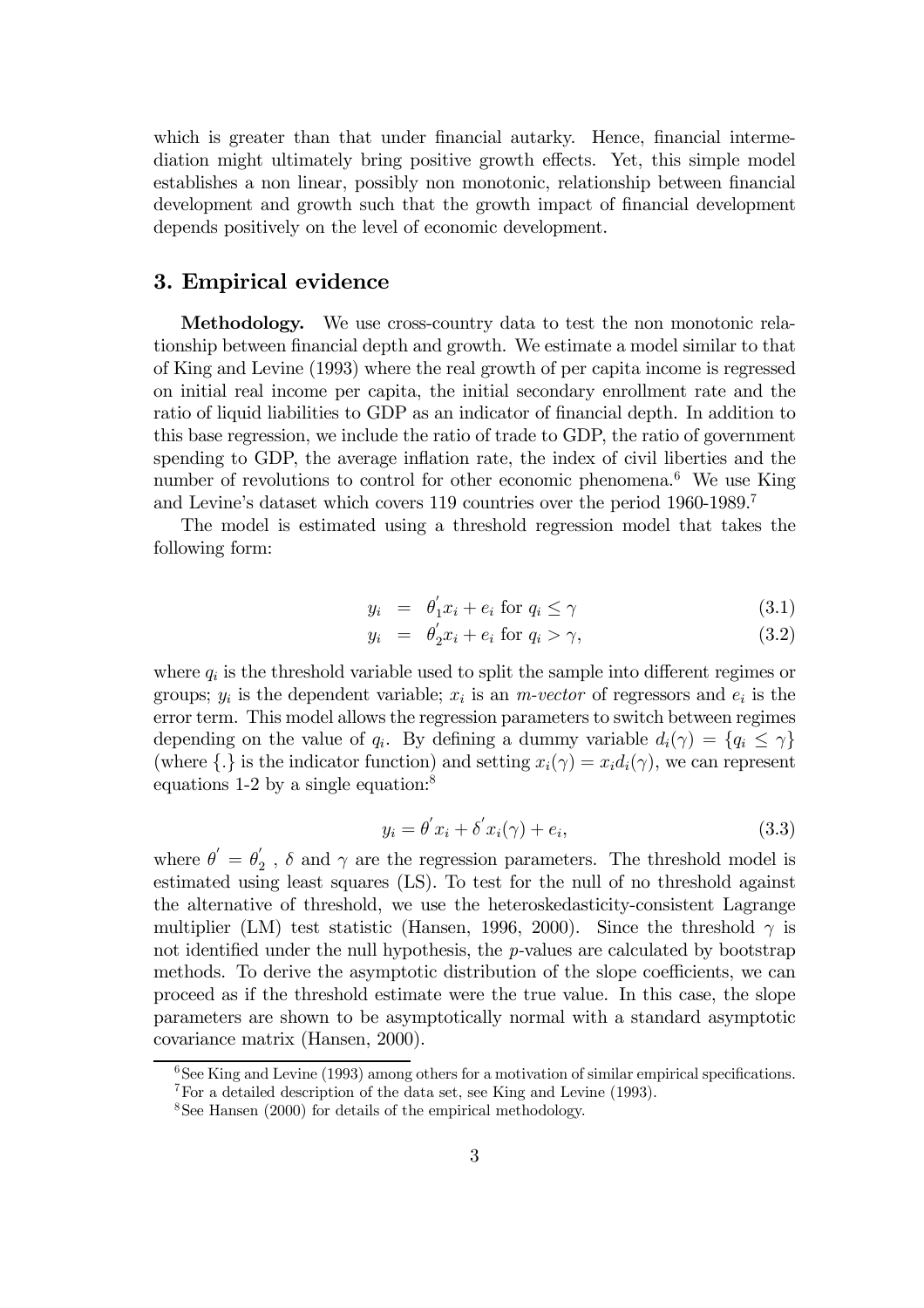Empirical Results. Using initial income per capita as the threshold variable, we find that the p-values for the threshold models are significant at the conventional levels (Table 1). This suggests that we can split the sample into two income groups (low income and high income groups). This holds whether we use the base regression (model 1) or after controlling for the ratio of trade to GDP, the ratio of government spending to GDP and the average inflation rate (model 2), plus the index of civil liberties and the number of revolutions (model 3). The LS estimates of the threshold in the three models are quite similar (\$756, \$852, and \$852 respectively).<sup>9</sup>

The regression results in Table 1 are consistent with those of Barro and Sala-i-Martin (1992) and King and Levine (1993). Specifically, we find that initially rich countries tend to grow slower after controlling for the initial level of investment in human capital; that higher initial secondary school enrollment rates are associated with faster subsequent growth and that higher levels of financial development are associated with higher growth rates.<sup>10</sup> However, the positive relationship between the level of financial depth and economic growth that is found in the model without threshold effects, holds only for countries with high income per capita. In countries with low income per capita, there is no significant relationship between financial depth and economic growth. This is reflected in the coefficient on financial depth which is highly significant in the second regime (the high income group), but not significant in the first regime (the low income group).<sup>11</sup> This evidence is consistent with the non monotonic relationship implied by our model.

We replicate the same analysis using the initial values of financial depth. The results of Table 2 clearly suggest that financial depth is a good predictor for subsequent growth. The results concerning the non monotonic relationship between initial financial depth and growth still hold, where the relationship between these two variables is significantly positive only in the high income group.<sup>12</sup>

<sup>9</sup>We employ the LM test to verify whether we can split each of these groups into further subgroups. For the high income group, the split produces inisginifcant p-values in all specifications. For the low income group, we could not perform similar analysis due to the small number of observations.

 $10$ Unlike the financial depth indicator, the conditioning variables have only a fragile association with long term growth. These results are consistent with Levine and Renelt's  $(1992)$  sensitivity analysis.

 $11$ The only exception is model 3 where financial depth is marginally significant in the first regime.

 $12$ Model 3 which incorporates the index of civil liberties and number of revolutions (both insignificant) produces an insignificant p-value (0.33) for the threshold estimate and hence the results are not reported.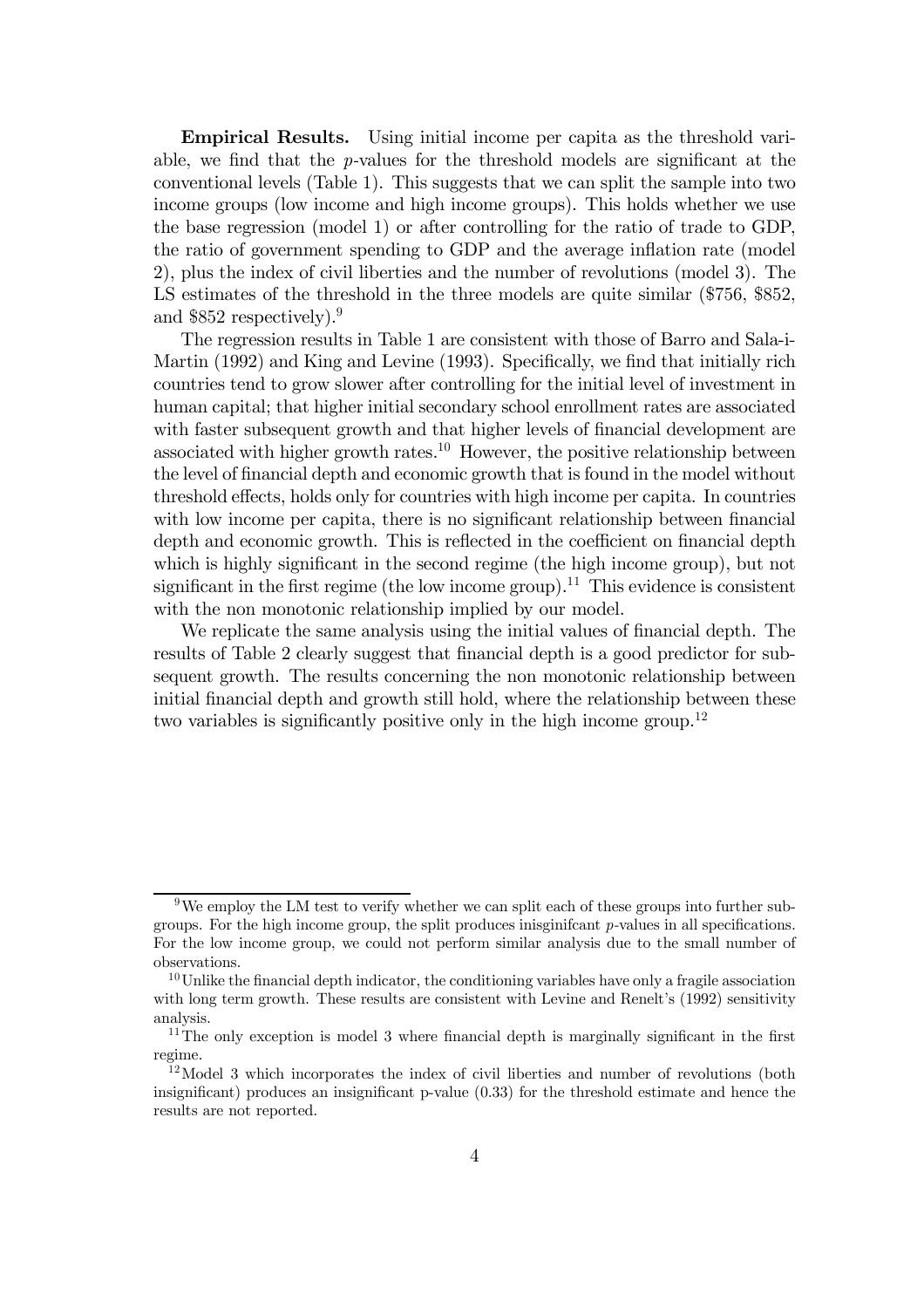# References

- [1] Acemoglu, D. and F. Zilibotti, 1997, Was Prometeus unbound by chance? Risk, diversification and growth, Journal of Political Economy 105, 709-755.
- [2] Barro, R. and X. Sala-i-Martin, 1992, Convergence, Journal of Political Economy 100, 223-251.
- [3] Demetriades, P., and K. Hussein, 1996, Does financial development cause economic growth? Evidence for 16 countries, Journal of Development Economics, 51, 387- 411.
- [4] Deveraux, M.B., and G. W. Smith, 1994, International risk sharing and economic growth, International Economic Review 35, 535-60.
- [5] Greenwood, J. and B. Jovanovic, 1990, Financial development, growth and the distribution of income, Journal of Political Economy 98, 1076-1107.
- [6] Hansen, B.E, 1996, Inference when a nuisance parameter is not identified under the null hypothesis, Econometrica 64, 413-430.
- [7] Hansen, B.E, 2000, Sample splitting and threshold estimation, Econometrica 68, 575-603.
- [8] Jappelli, T. and M.Pagano, 1994, Saving, growth, and liquidity constraints, Quarterly Journal of Economics 109, 83-109.
- [9] Khan, A., 2001, Financial development and economic growth, Macroeconomic Dynamics (Forthcoming).
- [10] King, R.G. and R. Levine, 1993, Finance and growth: Schumpeter might be right, Quarterly Journal of Economics 109, 83-109.
- [11] Levine, R. and D. Renelt, 1992, A sensitivity analysis of cross-country growth regressions, American Economic Review 82, 942-961.
- [12] Obstfeld, M., 1994, Risk-taking, global diversification, and growth, American Economic Review 84, 1310-1329.
- [13] Xu, Z., 2000, Financial development, investment, and economic growth, Economic Enquiry 38, 331-344.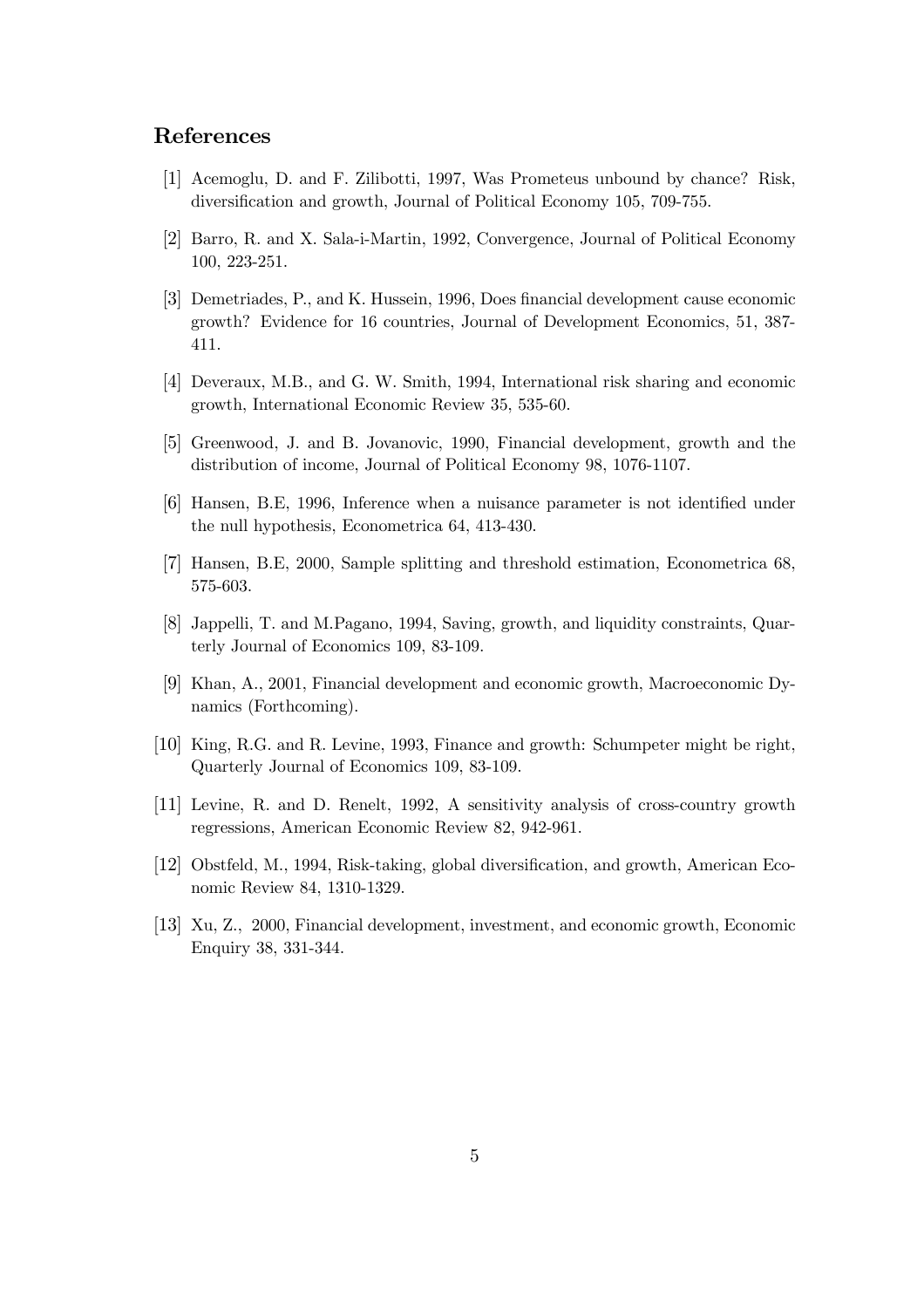

**Figure 3.1: Types of dynamic paths.** Case *a*: the economy suffers a poverty trap. Financial development occurs at  $y_t \in [y^*, y^*(1-\alpha)\phi)$ . For any of these values, the growth rate of the economy with financial intermediation is negative, so that the economy shrinks until financial autarky is restored.

Case *b:* the economy shrinks subsequently to financial development if and only if financial development occurs with the growth rate under financial development is positive such that the economy converges a steady state growth rate  $y_t < A^b$ . For  $y_t > A^b$ . the growth rate under financial development is positive such that the economy converges a steady growth rate  $g^* = (1 - \alpha)\psi$ .

Case c: the growth rate under financial intermediation is always positive so that there are not vicious cycles.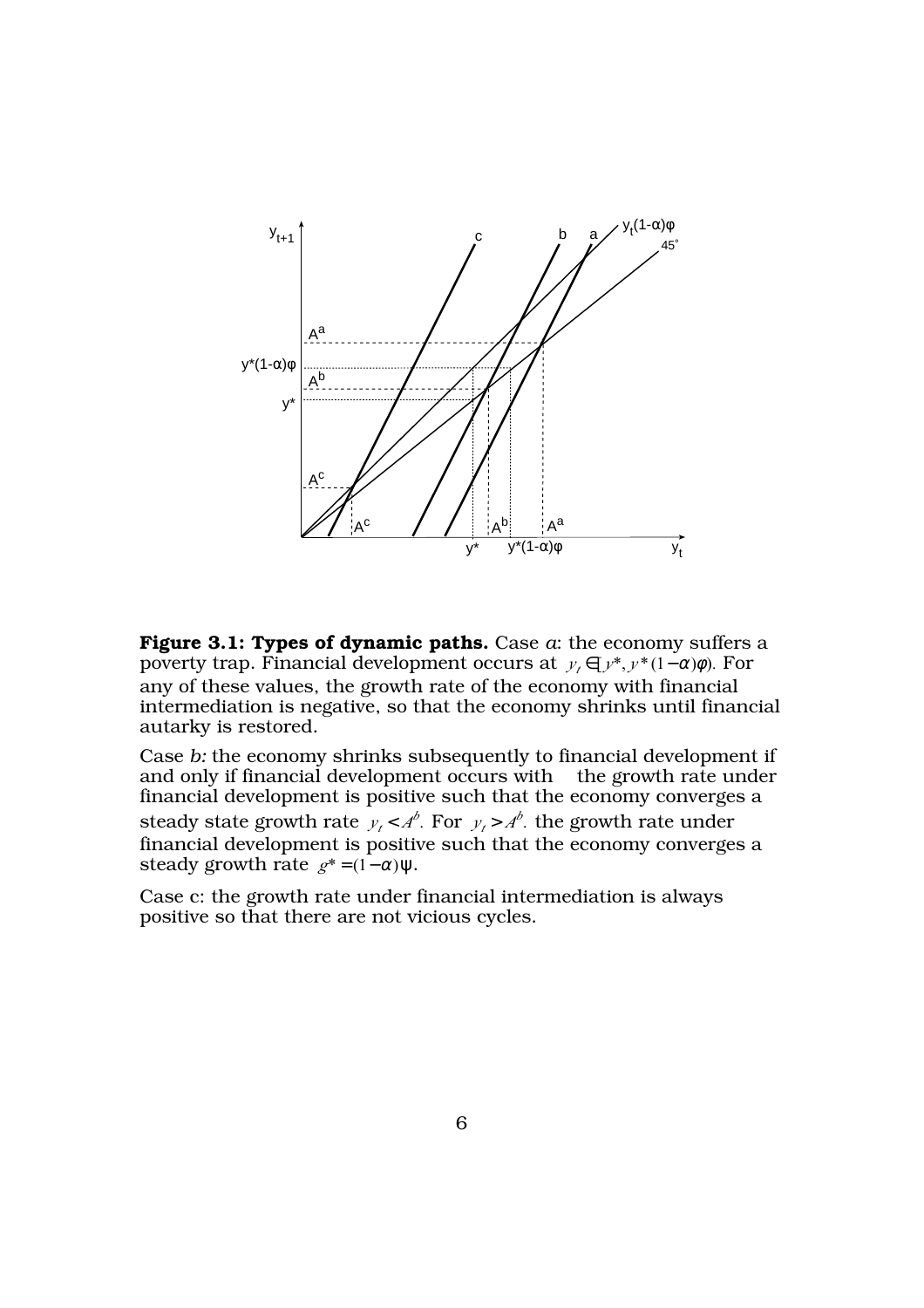|                                 | <b>OLS</b> without threshold | <b>First Regime</b> | <b>Second Regime</b> |
|---------------------------------|------------------------------|---------------------|----------------------|
| <b>MODEL1</b>                   |                              |                     |                      |
| <b>Threshold Estimate</b>       | 0.756                        |                     |                      |
| <b>LM</b> Test for no threshold | 11.34 [0.06]                 |                     |                      |
| Constant                        | 0.005(0.002)                 | $-0.001(0.008)$     | 0.012(0.002)         |
| RGDP60                          | $-0.004(0.001)$              | $-0.003(0.011)$     | $-0.004(0.001)$      |
| SEC60                           | 0.043(0.010)                 | 0.178(0.053)        | 0.029(0.009)         |
| <b>LLY</b>                      | 0.035(0.004)                 | 0.025(0.026)        | 0.031(0.004)         |
| Number of observations          | 99                           | 38                  | 61                   |
| $R^2$                           | 0.443                        | 0.448               | 0.475                |
| <b>MODEL 2</b>                  |                              |                     |                      |
| Threshold Estimate              | 0.852                        |                     |                      |
| <b>LM</b> Test for no threshold | 16.79 $[0.03]$               |                     |                      |
| Constant                        | 0.007(0.004)                 | $-0.000(0.010)$     | 0.013(0.004)         |
| RGDP60                          | $-0.004(0.001)$              | $-0.015(0.009)$     | $-0.004(0.000)$      |
| SEC60                           | 0.044(0.010)                 | 0.195(0.038)        | 0.028(0.008)         |
| <b>LLY</b>                      | 0.030(0.004)                 | 0.038(0.024)        | 0.027(0.004)         |
| GOV                             | $-0.018(0.026)$              | $-0.132(0.047)$     | $-0.024(0.073)$      |
| <b>TRAD</b>                     | 0.004(0.004)                 | 0.037(0.009)        | $-0.011(0.006)$      |
| <b>INF</b>                      | $-0.001(0.001)$              | 0.007(0.022)        | $-0.003(0.0008)$     |
| Number of observations          | 95                           | 38                  | 57                   |
| $R^2$                           | 0.463                        | 0.591               | 0.577                |
| <b>MODEL 3</b>                  |                              |                     |                      |
| Threshold Estimate              | 0.852                        |                     |                      |
| <b>LM</b> Test for no threshold | 18.12 [0.05]                 |                     |                      |
| Constant                        | 0.011(0.006)                 | $-0.016(0.012)$     | 0.017(0.006)         |
| RGDP60                          | $-0.004(0.001)$              | $-0.011(0.009)$     | $-0.004(0.000)$      |
| SEC60                           | 0.041(0.011)                 | 0.205(0.030)        | 0.025(0.009)         |
| <b>LLY</b>                      | 0.029(0.004)                 | 0.047(0.027)        | 0.026(0.004)         |
| <b>INF</b>                      | $-0.0008(0.002)$             | 0.007(0.022)        | $-0.002(0.002)$      |
| GOV                             | $-0.015(0.026)$              | $-0.163(0.055)$     | 0.029(0.024)         |
| <b>TRAD</b>                     | 0.003(0.004)                 | 0.038(0.011)        | $-0.003(0.004)$      |
| <b>CIVIL</b>                    | $-0.0005(0.0009)$            | 0.002(0.001)        | $-0.000(0.001)$      |
| <b>NREV</b>                     | $-0.003(0.007)$              | $-0.002(0.009)$     | $-0.002(0.007)$      |
| Number of observations          | 95                           | 38                  | 57                   |
| $R^2$<br>$\mathbf{r}$           | 0.467                        | 0.611               | 0.581                |

| Table 1-Growth and Financial Depth (1960-1989): Regression Results |  |  |
|--------------------------------------------------------------------|--|--|
|                                                                    |  |  |

Notes:

(1) The dependent variable is real per capita GDP growth, 1960-1989. The list of explanatory variables is: RGDP60 = initial per capita GDP in 1960; SEC60=secondary school enrollment rate in 1960; LLY=ratio of liquid liabilities to GDP; GOV= ratio of government consumption to GDP; PI= the inflation rate; TRD= ratio of imports plus exports to GDP; CIVIL=Index of civil liberties; NREV=number of revolutions.

(2) Values in brackets are the bootstrap p-values for the threshold estimates. The bootstrap p-values have been calculated using 1000 replications.

(3) Standard errors (in parentheses) are White corrected for heteroskedasticity.

(4) The results correspond to trimming percentage of 15%. The results (available from the authors upon request) are robust to different trimming regions. We have used Gauss for all estimations.